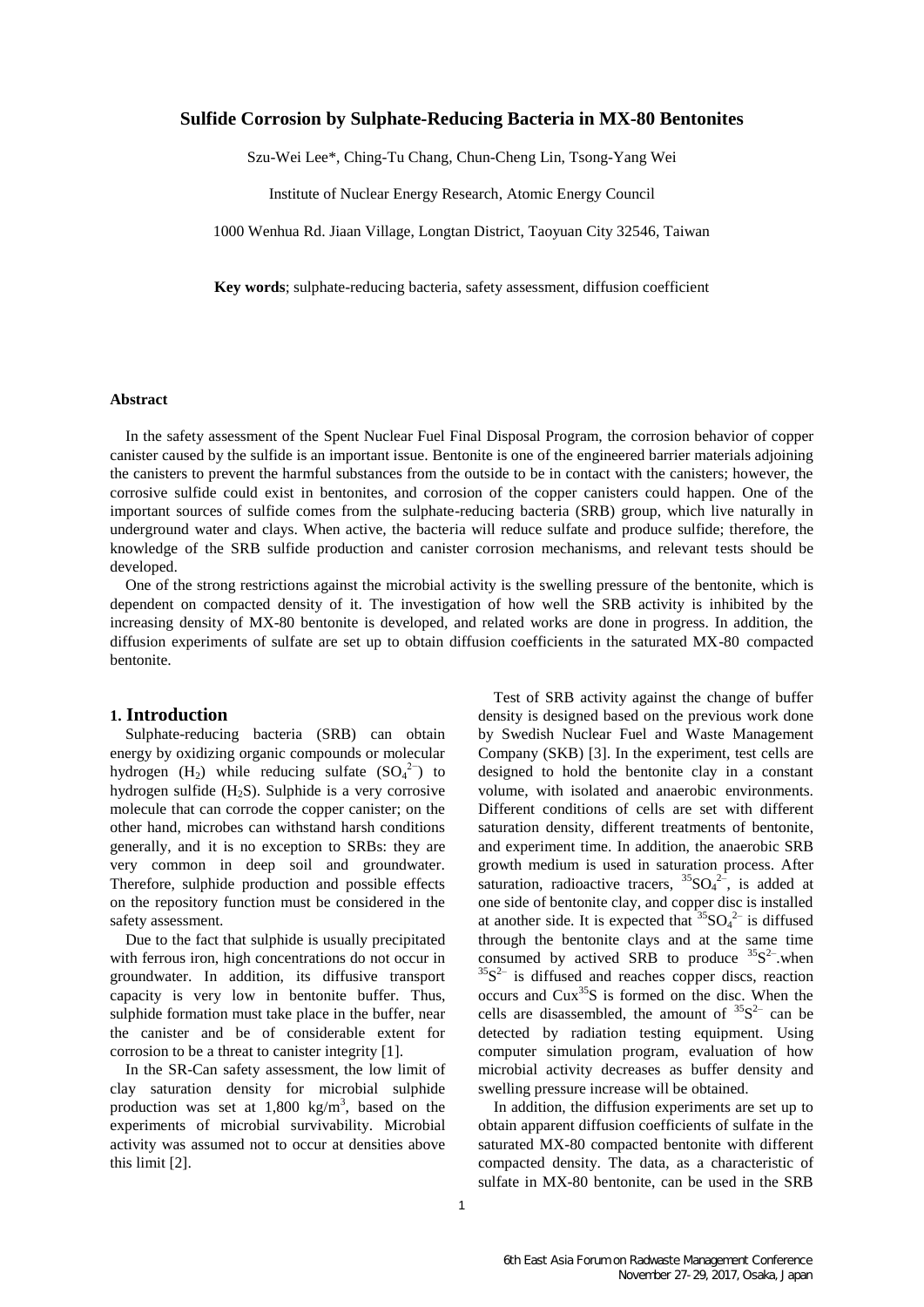activity experiment as well as other related experiments. In this experiment, the diffusion cells are designed to hold the bentonite clay in a constant volume, and through-diffusion test is done with constant concentration in the both sides [4]. Based on the diffusion theory, the setting initial conditions and the boundary conditions, the apparent diffusion coefficients can be evaluated.

# **2. Materials and Methods**

## 2.1 SRB activity experiment

In this experiment, six test cells are designed with the inside volume, a cylinder with 50 mm in diameter and 20 mm in height, and are set to seal bentonite clays (Figure 2-1). These cells are made of stainless steel 316, which has high corrosion resistant properties, for the purpose of limiting the interaction of sulfide and the cell inner wall. The test cell is consisted of a top lid, a bottom lid, a cylinder, and a piston. A tunnel through the piston is designed to link the cell with the air vacuum system, and the other tunnel through the bottom lid is designed to link with the water saturation system. Swelling pressure of bentonite can be monitored and recorded through the force transducer, which is set between the top lid and the piston, by a data logger. A 40 µm pore size stainless steel filter accompanied by a support disc and a copper disc with the same size are designed to be installed at the bottom lid.

Different conditions of cells are set, shown as table 2-1. Two different saturation densities of bentonite are prepared,  $1,750 \text{ kg/m}^3$  and  $2,000 \text{ kg/m}^3$ , to verify how microbial activity decreases as bentonite density increases. In one set of three cells with same bentonite density, different experiment time, 47 days and 77 days, is designed; one cell is installed with sterilized bentonite as negative controls; others are pre-mixed with SRB.

In saturation process, the anaerobic SRB growth medium without lactate and sulfur is used. The recipe is shown as table 2-2. In consequence, clays in the cells are kept in the better surroundings for microbes, and rich of SRB. After saturation, the sulfur radiotracers  ${}^{35}SO_4{}^{2-}$  and the copper disc will be added. First of all, the top lid is unscrewed, and the piston is removed from the cells.  ${}^{35}SO_4{}^{2-}$  is added at the surface of clays by pipette, with the concentration and the points of addition recorded. Secondly, the bottom lid is unscrewed, filter and support disc are removed, and the space is replaced with a cleaned copper disc with the same size. Finally, the test cell is reassembled, and the screws are adjusted to keep the swelling pressure same as the recorded pressure when the test cell is opened.

After several days, based on the settings, the test cells are disassembled. The copper discs are removed from the bottom lids and carefully washed. Using radiation testing equipment, radioactivity counts and the distribution at different points of the disc can be gained with final amount of the sulfur tracers, which is adjusted for the half-life of the  $35S$  isotope (87.4) days).

A computer program will be used to simulate the diffusion and the reactions of the sulfur tracers. In the program model, space of the clay will be divided into serval parts, and concentrations of  ${}^{35}SO_4{}^{2-}$  and  ${}^{35}S^2{}^-$  at each small space. With the simulation of a short time interval, molecules will diffuse to adjacent space, and in each space,  ${}^{35}SO_4{}^{2-}$  will be reduced into  ${}^{35}S^{2-}$  by SRB. By iterative calculations, complete experiment time can thus be simulated through accumulations of each computed short time interval. The diffusion process is computed with Fick's law [5], shown as below; sulfate reduction rate is computed as equation below.



Figure 2-1 Left: Exploded view of the test cell. Right: Assembled form of the test cell.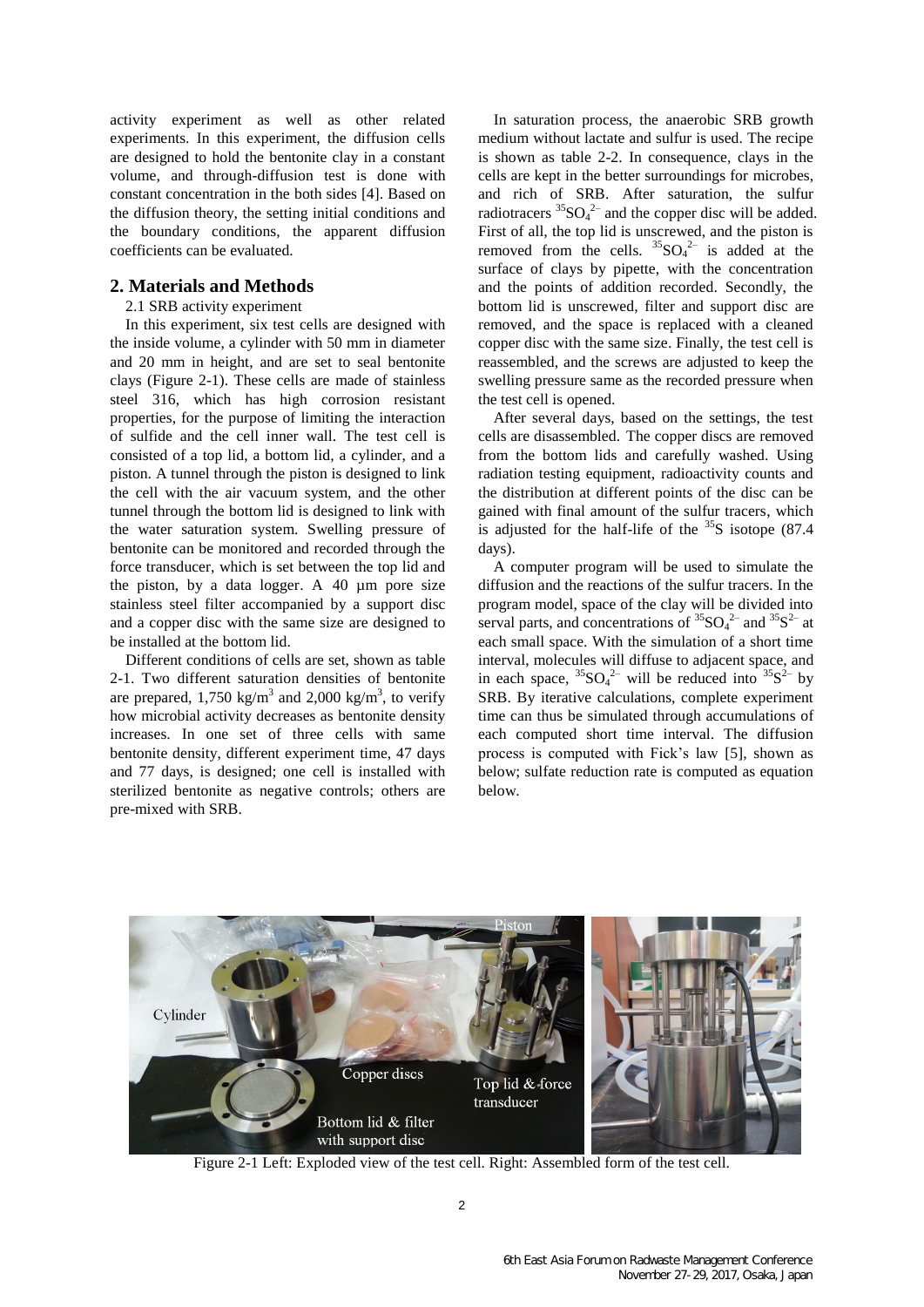| Table 2-1 Setting conditions of each test cell |  |  |
|------------------------------------------------|--|--|
|------------------------------------------------|--|--|

| saturation               | Bentonite clays treatment |                    |        |  |  |
|--------------------------|---------------------------|--------------------|--------|--|--|
| density<br>$(kg/m^3)$    | sterilized                | pre-mixed with SRB |        |  |  |
| 1,750                    | Cell 1                    | Cell 2             | Cell 3 |  |  |
| 2,000                    | Cell 4                    | Cell 5             | Cell 6 |  |  |
| Experiment<br>Time (day) | 77                        | 47                 | 77     |  |  |

| Table 2-2 SRB growth medium for saturation |  |  |  |  |
|--------------------------------------------|--|--|--|--|
|--------------------------------------------|--|--|--|--|

| composition                          | amount            |
|--------------------------------------|-------------------|
| Analytical grade water               | 1,000 mL          |
| <b>NaCl</b>                          | $7.0 \text{ g/L}$ |
| CaCl <sub>2</sub> ·2H <sub>2</sub> O | $1.0 \text{ g/L}$ |
| <b>KCl</b>                           | $0.67$ g/L        |
| $NH_4Cl$                             | $1.0 \text{ g/L}$ |
| $KH_2PO_4$                           | $0.15$ g/L        |
| $MgCl_2 \cdot 6H_2O$                 | $0.5 \text{ g/L}$ |

 $m' = \Delta C \times D \times A/d$  (Fick's law) (1)  $m'$  = transport rate (mol/s)  $\Delta C$  = concentration difference (mol/m<sup>3</sup>) D = diffusion coefficient  $(m^2/s)$ A = boundary area between two adjacent space  $(m^2)$  $d = distance between space centers (m)$ 

 $dSO4Red = RedRate \times V \times dT$  (2)  $dSO4Red =$  amount of reduced  $SO_4^{2-}$  to  $S^{2-}$  during a time interval (mol) RedRate =  $SO_4^{2-}$  reduction rate (mol/m<sup>3</sup> s)  $V =$  volume of a small space  $(m<sup>3</sup>)$  $dT =$  time interval (s)

 In consequence, with the simulation conditions same as the experiment, when proper reduction rate is chosen, result amounts of the  ${}^{35}S^{2-}$  at the bottom space of the clay will match the results gained on the copper disc. Illustrations of concept of the model are shown as figure 2-2. Using computer programs to simulate the diffusion of sulfate tracers and the reduction of  ${}^{35}SO_4^{2-}$  to  ${}^{35}S^{2-}$  done by SRB, and then comparing the resulting amounts of  ${}^{35}S^{2-}$  at the copper side with amounts found in the experiment, reduction rates can be calculated.

#### 2.2 Diffusion experiment of sulfate

In this experiment, the diffusion cells are designed to hold the bentonite clay in a constant volume, a cylinder with 50 mm in diameter and a fixed height



Figure 2-2 Illustrations of concept of the model. (a) Initial concentration contribution. Red arrows represent the transportation through diffusion; blue arrow represents  $SO_4^2$ <sup>-</sup> reduction. (b) Concentration contribution after a time interval. (c) Concentration contribution after another time interval.

based on the chosen porous supports (Figure 2-3). These cells are made of Polytetrafluoroethylene (PTFE), which has high corrosion resistant properties, for the purpose of limiting the interaction of salt and the cell inner wall. The diffusion cell is consisted of 2 opposite reservoirs; changeable porous supports with different length; a central cylinder. Bentonite can be compacted directly in the central cylinder. After compaction, a filter paper and a stainless steel filter is installed at each side of the bentonite clays, and porous supports with proper size is installed to fill the rest of the space of the central cylinder.

Through-diffusion with constant concentration in both sides is adopted as the experimental method [4]. Based on the diffusion theory, using Fick's 2nd law, considering 1-D unsteady state diffusion, the initial condition and the boundary conditions, the concentration profile can be determined. Expression of the cumulative mass of diffused solute verse diffusion time is shown as figure 2-4. When the system reaches steady-state conditions, the expression can be simplified, and the diffusion coefficient can be calculated from the slope of the straight line fitting in the steady-state region on the figure. The intercept of fitting line with the time axis is denoted as time-lag  $(t_e)$  [6]: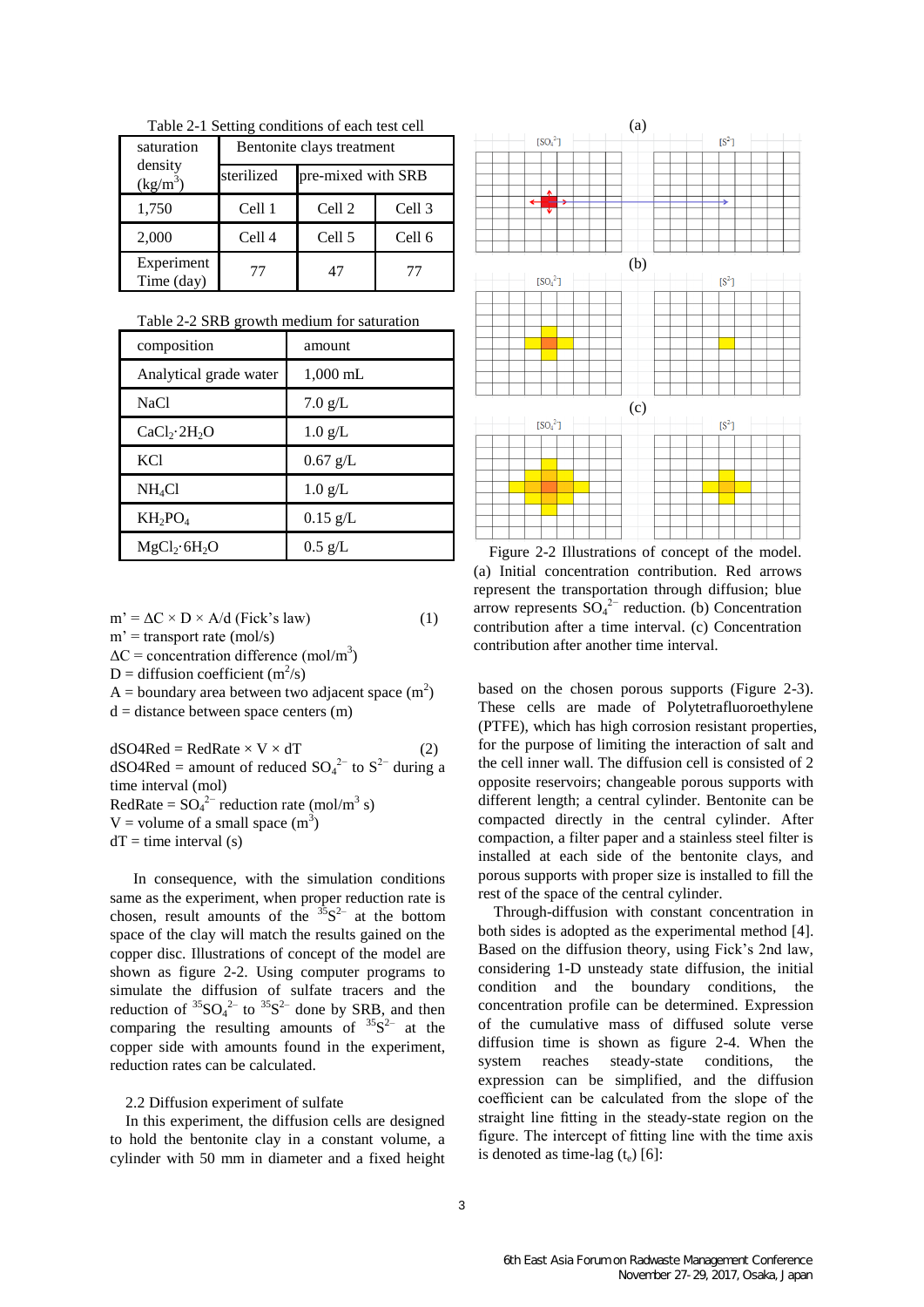

Figure 2-3 Left: Exploded view of the diffusion cell. Right: Assembled diagram of the diffusion cell.

$$
D_a = d^2/6t_e
$$
  
\n
$$
D_a =
$$
 apparent diffusion coefficient  
\n
$$
d =
$$
 thickness of the clay  
\n
$$
t_e =
$$
 time-lag

The dimensionless time can be used for evaluation of experiment time [6]:

 $t_d = D_a t/d^2$ (4)  $t_d$  = dimensionless time  $D_a$  = apparent diffusion coefficient  $d =$  thickness of the clay  $t =$  experiment time

When  $t_d$  reaches 0.45, the system can be seen reaching steady state at referring experiment time. Distilled water is used to fill both reservoirs and circulated to saturate the clay. Saturation process takes about 30 days to ensure the full saturation of clays, as well as for the dissolution of small amounts of resident sulfate in the clays to some extent. After saturation process, the solution at in-reservoir is replaced with sodium sulfate solution with concentration of 0.1M. Then the in-reservoir is linked with the container which has a large volume of solution (4L), and a pump is used to circulate the solution to minimize the concentration change; in the



Fig 2-4 Normalized cumulative mass of diffused solute verse normalized solute diffusion time. Time-lag can be gain by the fitting line at the steady-state region.

out-reservoir, the solution is sampled and changed periodically to maintain the concentration near to zero. Experiment time lasts no less than the expected time to reach steady state for each cell.

#### **3. Results and Discussion**

3.1 Results of SRB activity experiment

Several instruments and standard operating procedures have been being established including the testing of six test cells, compaction method of bentonite clays, chemical cleaning process of copper disc, and the detection method of tracers on the copper discs using white image plate, etc.

Incubation of microbes is done by Nuclear Science and Technology Development Center at National Tsing Hua University, Taiwan. Three different species of SRB is chosen following the experiments done by SKB[3], *Desulfotomaculum nigrificans* (DSM 574) *Desulfosporosinus orientis* (DSM 765) and *Desulfovibrio aespoeensis* (DSM 10631), and are well cultivated following the instructions by German Collection of Microorganisms and Cell Cultures (DSMZ). Method of pre-mixing bentonite clays with SRB before compaction is established as well.

The saturation process is carefully test to maintain the system inside the cell in anaerobic conditions. First of all, all of the cells and the tubes in the experiment are sterilized before use. The compacted bentonite clays, a cylinder with 50 mm in diameter and 20 mm in height with different setting, are installed in the cells. The cells are assembled with the filters and support discs installed at bottom lids and linked with air vacuum system and water saturation system. Secondly, through the tunnels at the piston side, the cells are flushed by nitrogen, and then evacuated to  $< 10$  Pa using a vacuum pump. This process is repeated several times in order to remove all  $O_2$  in the system, and then the cells are kept at evacuated state. Finally, saturation medium (Table 2-2) is injected through the tunnels at the bottom side. A gas pressure of around 2 bars is added to a pressure-converted container made of stainless steel, and through a piston in the container, medium is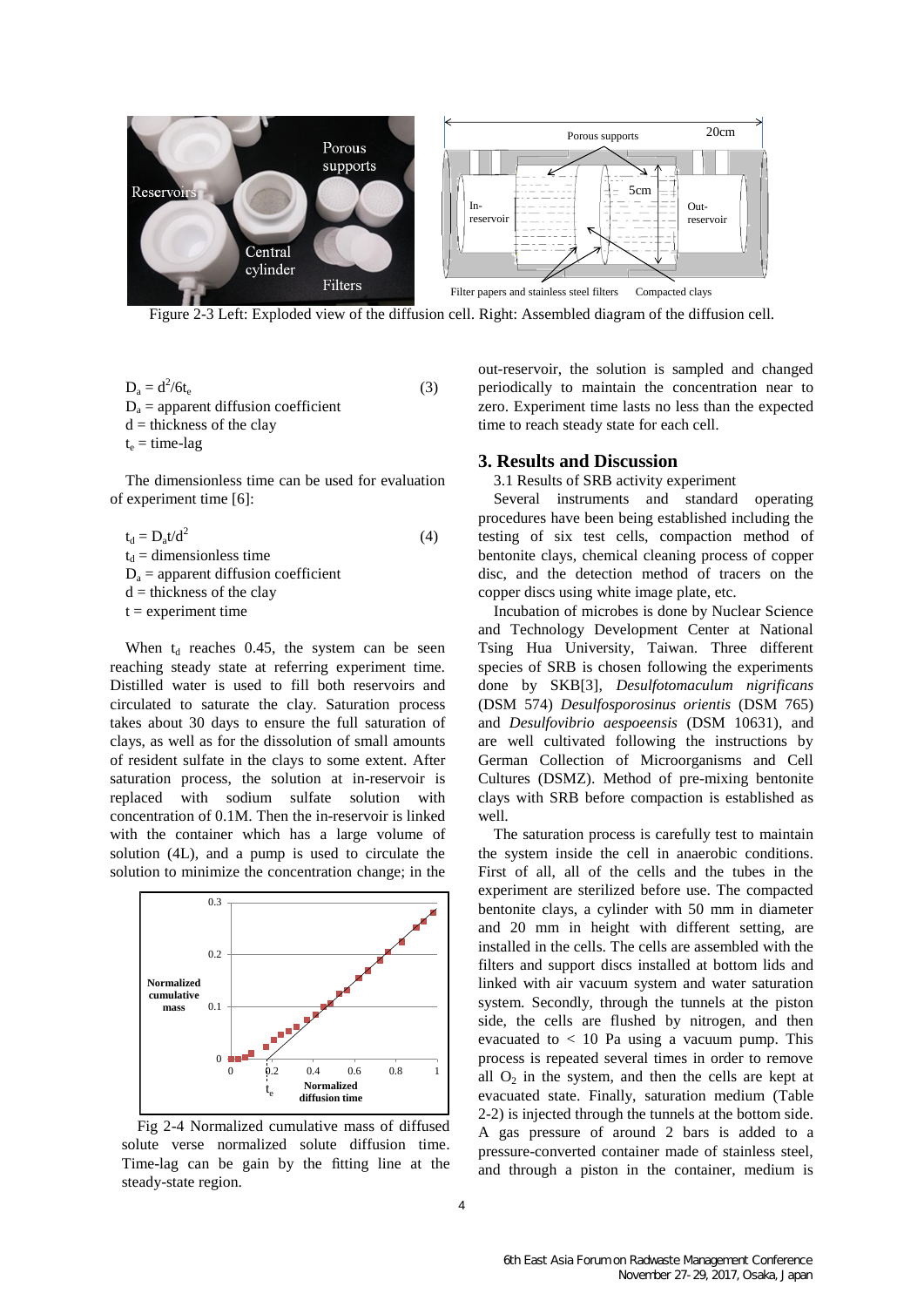pushed into the cells. Saturation process will lasts until the monitored swelling pressure reaches the Theoretical value, which depends on the clay density.

In addition, for the purpose of testing the experimental procedures, a blank test is done using bentonite clays with no extra treating, and saturated with distilled water. Experiment can start once all the procedures are set up completely.

### 3.2 Results of diffusion experiment

Two diffusion cells are installed with different conditions of compacted MX-80 bentonite clays, in consideration of the time each system takes to reach steady state. Settings of bentonite clays are shown as table 3-1. After experiment, samples are analyzed using ion chromatography system to detect the concentration of sulfate. Results are shown as figure 3-1.

The calculation results are shown as table 3-2. The resulting apparent diffusion coefficients are closed to other studies using similar situations [7].

# **4. Conclusions**

In this report, instruments and procedures of the SRB activity experiment are introduced. The test cell is designed to seal the saturated clays pre-mixed with the well-incubated SRB in the anaerobic conditions; sulfur tracers  ${}^{35}SO_4{}^{2-}$  are used as the reactant of microbial reduction reaction; computer programs are used to simulate the experiment and calculate the microbial activities. Related standard operating procedures have been being established.

Diffusion experiment of sulfate is done using two settings with different saturation density and thickness of the bentonite clays. Method of through-diffusion with constant concentration in both sides, and related initial and boundary conditions, are used in the experiment, and apparent diffusion coefficients are calculated using diffusion theories; the results are closed to other studies using similar situations. Further studies with this experiment will include uncertainty analysis, sensitivity analysis and the replication experiments.

Table 3-1 Settings of bentonite clays in diffusion experiment of sulfate.

| Cell<br>No. | Clay<br>thickness<br>(cm) | Clay<br>saturation<br>density<br>$(kg/m^3)$ | <b>Estimated time</b><br>to reach steady<br>state (day) |
|-------------|---------------------------|---------------------------------------------|---------------------------------------------------------|
|             | 0.5                       | 1,750                                       | 10                                                      |
|             | 0.25                      | 2,000                                       | 15                                                      |





Figure 3-1 Cumulative concentrations of diffused sulfate verse diffusion time. (a) Cell No.1. (b) Cell  $N<sub>0</sub>$  2.

Table 3-2 Results of diffusion experiment of sulfate.

| Cell No.                                 |                        | 2                    |
|------------------------------------------|------------------------|----------------------|
| Clay saturation<br>density $(kg/m^3)$    | 1,745                  | 2,004                |
| Time to reach steady<br>state (day)      | 9.73                   | 10.97                |
| d(m)                                     | 0.00485                | 0.00215              |
| $t_e$ (day)                              | 3.60                   | 4.07                 |
| $D_a(m^2/s)$                             | $1.26 \times 10^{-11}$ | $2.19\times10^{-12}$ |
| $D_{a}$ (theoretical value)<br>$(m^2/s)$ | $1.2 \times 10^{-11}$  | $2 \times 10^{-12}$  |
| Error                                    | 4.88%                  | 9.68%                |

## **5. References**

- [1] Svensk Kärnbränslehantering AB, "Buffer, backfill and closure process report for the safety assessment SR-Site," SKB Technical Report TR-10-47 (2010).
- [2] Svensk Kärnbränslehantering AB, "Long-term safety for the final repository for spent nuclear fuel, Main report of the SR-Site project, Volume I," SKB Technical Report TR-11-01 (2011).